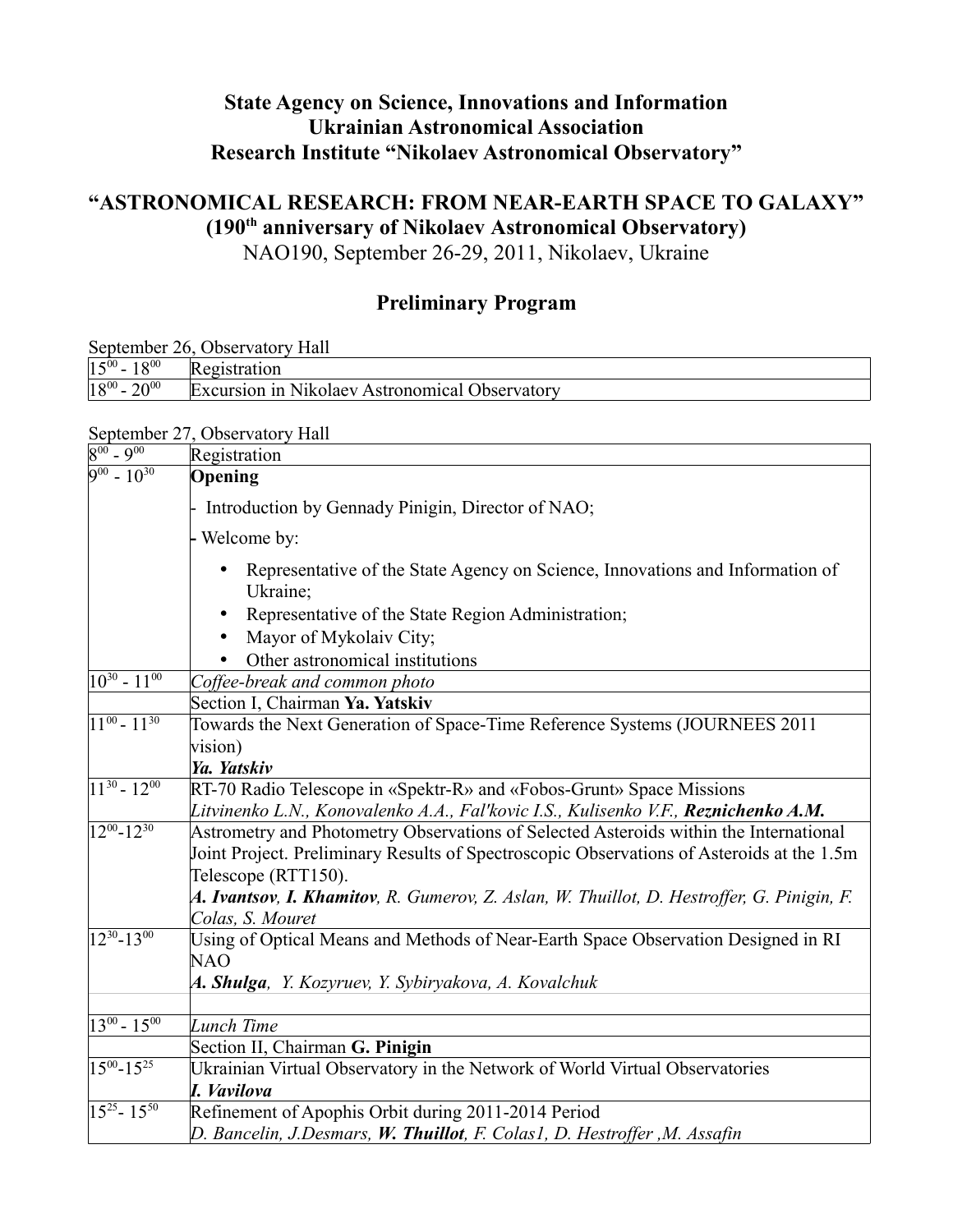| $15^{50} - 16^{15}$ | Exploration of Comet 67P/Churyumov-Gerasimenko – the Main Target of the "Rosetta"       |
|---------------------|-----------------------------------------------------------------------------------------|
|                     | Space Mission                                                                           |
|                     | K. Churyumov, O. Melnik                                                                 |
| $16^{15} - 16^{40}$ | Residual Rotation of the Hipparcos/Tycho-2 System Determined from the Data of the       |
|                     | <b>XPM</b> Catalogue                                                                    |
|                     | P. Fedorov                                                                              |
| $16^{40} - 17^{00}$ | Program of Automatic Asteroid Search and Detection CoLiTec (CLT) – Last Using Results   |
|                     | V. Savanevich, A. Kozhukhov, A. Bryukhovetskiy, V. Vlasenko, E. Dikov, Yu. Ivashchenko, |
|                     | L. Elenin, V. Tkachov                                                                   |
| $17^{00} - 17^{20}$ | Basic Observations of Meteors Using TV Registrations                                    |
|                     | Y. Kozyrev, Y. Sibiryakova, A. Shulga, Yu. Gorbanev                                     |
| $17^{20} - 17^{40}$ | The Collaboration between SHAO and NAO: Celebration of the 190th Anniversary of         |
|                     | NAO                                                                                     |
|                     | JIN Wenjing, G. Pinigin, <b>TANG Zhenghong</b> , A. Shulga                              |
| $17^{40} - 18^{00}$ | Nikolaev Data Archive a Part of UkrVO                                                   |
|                     | Yu. Protsyuk                                                                            |
| $18^{00} - 18^{30}$ | Coffee-break                                                                            |

### September 28, Observatory Hall

|                                 | Section III, Chairman W. Thuillot                                                               |
|---------------------------------|-------------------------------------------------------------------------------------------------|
| $9^{00} - 9^{30}$               | Statistics and Analysis of the Uncertainty of Asteroid Orbit                                    |
|                                 | J. Desmars, D. Bancelin, D. Hestroffer, W. Thuillot                                             |
|                                 | Improvement of astrometry and dynamical model of Phoebe                                         |
|                                 | <b>J. Desmars</b> , S. Li, Z. Tang                                                              |
| $9^{30} - 9^{50}$               | YORP-effect and Axis Rotation of near-Earth Asteroids                                           |
|                                 | <b>D. Lupishko, I. Teleusova</b>                                                                |
| $9^{50} - 10^{10}$              | Some Problems in Artificial Correction of Orbits of Potentially Dangerous Asteroids             |
|                                 | A. Kazantsev                                                                                    |
| $\sqrt{10^{10} - 10^{30}}$      | The Results of New Reduction of Pulkovo Photographic Plates with Selected Asteroids             |
|                                 | and Pluto Using the Damian Digitizer                                                            |
|                                 | E. Khrutskaya, S. Kalinin, A. Berezhnoj, J-P. De Cyper, J.de Decer                              |
| $\sqrt{10^{30} - 10^{50}}$      | Investigation of Selected Stars with Large Proper Motions and Detection of $\Delta \mu$ -binary |
|                                 | <b>Systems</b>                                                                                  |
|                                 | M. Martynov, N. Maigurova                                                                       |
| $\boxed{11^{00} \cdot 11^{30}}$ | Coffee-break                                                                                    |
| $\sqrt{11^{30} \cdot 11^{50}}$  | Confirmation of a Model of the Artificial Explosive Crater on the Comet 9P/Tempel               |
|                                 | Nucleus                                                                                         |
|                                 | K. Churyumov, V. Kruchynenko, <b>L. Chubko</b> , O. Kucherov, V. Ponomarenko                    |
| $\sqrt{11^{50} \cdot 12^{10}}$  | Comparative Analysis of Spectra of Comet 22P/Kopff, 81P/Wild,                                   |
|                                 | C/2006 W3 (Christensen), C/2009 K5 (McNaught) and 103P/Hartley 2                                |
|                                 | V. Ponomarenko, K. Churyumov, O. Baransky, V. Kleshchonok, L. Chubko                            |
| $\sqrt{12^{10}-12^{30}}$        | New Reduction of Minor Planets Photographic Plates Obtained with Pulkovo Normal                 |
|                                 | Astrograph                                                                                      |
|                                 | A. Berezhnoy                                                                                    |
| $\sqrt{12^{30} \cdot 12^{50}}$  | The Influence of Yarkovsky and YORP Effects on Dynamical Evolution of Asteroids                 |
|                                 | A. Pomazan, A. Ivantsov                                                                         |
| $13^{00} - 15^{00}$             | Lunch Time                                                                                      |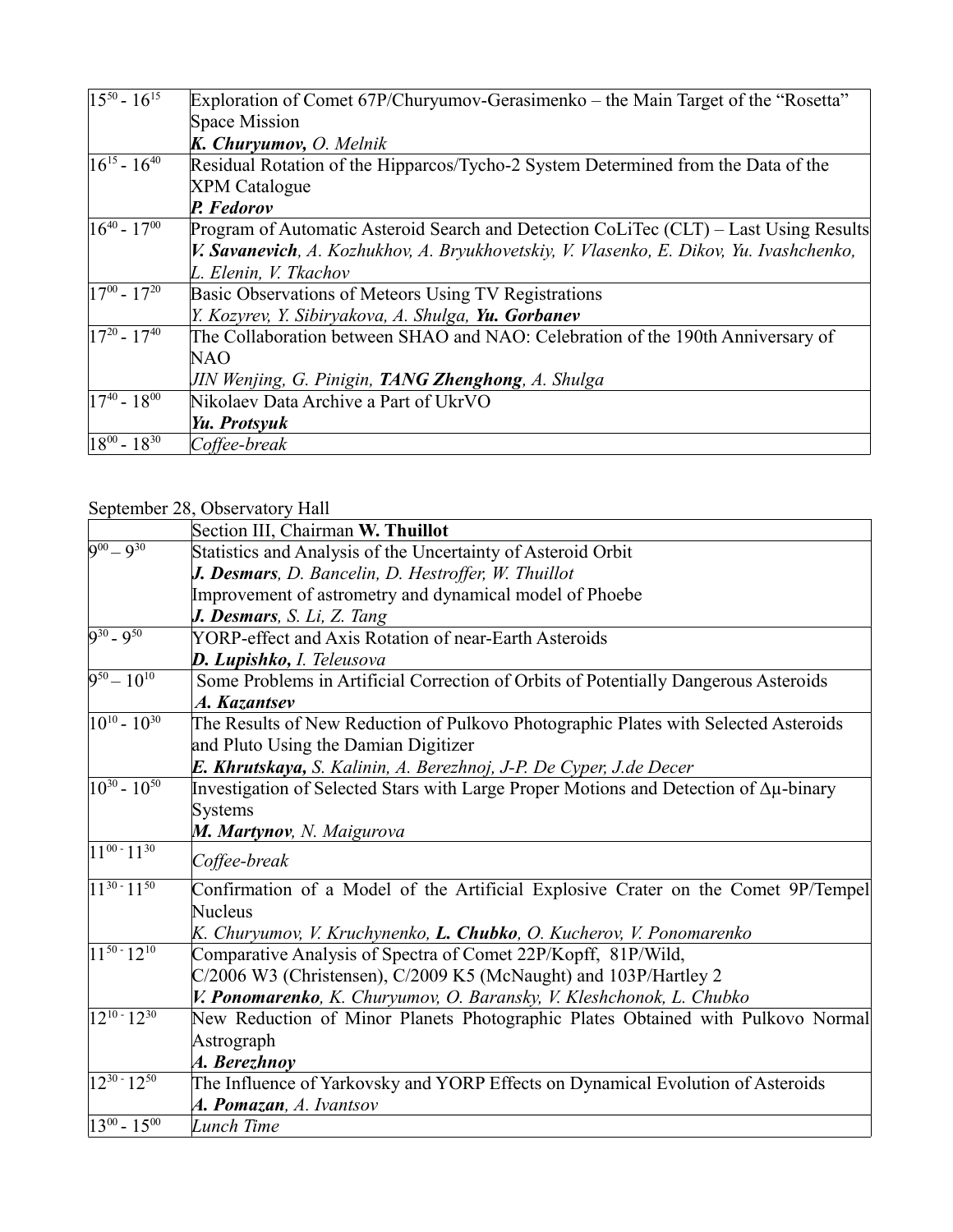|                            | Section IV, Chairman I. Vavilova                                                       |
|----------------------------|----------------------------------------------------------------------------------------|
| $15^{00} - 15^{30}$        | Phenomenon of Two Astronomical Dynasties Struve-Knorre at Dorpat University and        |
|                            | Long-Lasting Cooperation between Pulkovo and Nikolaev                                  |
|                            | G. Pinigin, V. Abalakin, S. Heral                                                      |
| $15^{30} - 15^{50}$        | UkrVO'resourse of CCD-Observations Archive Obtained by the Kyiv Meridian Axial         |
|                            | Circle in 2001-2011                                                                    |
|                            | A.V. Zolotukhina                                                                       |
| $15^{50} - 16^{10}$        | Some Problems of the ERS Astrometric Reductions                                        |
|                            | N. Maigurova, G. Damljanovic                                                           |
| $\sqrt{16^{10} - 16^{30}}$ | From Creation of Digital Archives to Data Processing by Using Virtual Technologies     |
|                            | A. Mazhaev, O. Kovylianska, Yu. Protsyuk, S. Protsyuk                                  |
| $16^{30} - 16^{50}$        | International Astronomical-Cultural Initiatives and Ukrainian Astronomical Heritage in |
|                            | the Context of World Heritage                                                          |
|                            | L. Kazantseva                                                                          |
| $16^{50} - 18^{00}$        | Coffee-break, Workshop meeting                                                         |
| $\sqrt{19^{00} - 21^{00}}$ | Conference Dinner                                                                      |

### September 28, Conference room of the building #3

|                                | Section IIIa, Chairman A. Shulga                                                      |
|--------------------------------|---------------------------------------------------------------------------------------|
| $9^{00} - 9^{20}$              | To be declared later                                                                  |
|                                | N. Koshkin                                                                            |
| $9^{20}$ - $9^{40}$            | Assessment of the SC "Egyptsat-1" according to the Results of Observations Using      |
|                                | Optical Instruments of the Ukraine                                                    |
|                                | V. Lopachenko, A. Shulga, N. Koshkin, E. Vovchik, V. Epishev, S. Ryschenko            |
| $9^{40} - 10^{00}$             | Formation of Catalogue of Geosynchronous Satellites in RI NAO                         |
|                                | Y. Kozyrev, Y. Sibiryakova, A. Shulga                                                 |
| $\sqrt{10^{00} - 10^{20}}$     | Model Behavior Satellite "Pageos" in Orbit Before and After Its Destruction           |
|                                | V. Epishev, I. Isac, V. Kudak, I. Motrunich, N. Motrunich, E. Novak                   |
| $10^{20} - 10^{40}$            | Investigation of Own Rotation of "Midas" Satellites at the Minimum Solar Activity,    |
|                                | V. Epishev, V. Kudak, I. Isak, N. Koshkin, I. Naybauer, V. Pirig                      |
|                                | Effect of Light Radiation on Geosynchronous Satellites Movement                       |
|                                | V. Epishev, V. <b>Kudak</b> , V. Klimik                                               |
| $\sqrt{10^{40} - 11^{00}}$     | To be declared later                                                                  |
|                                | Ye. Vovchyk                                                                           |
| $11^{00} - 11^{30}$            | Coffee-break                                                                          |
| $11^{30} - 11^{50}$            | Observations of Natural and Artificial Objects in Near-Earth Space Using the Combined |
|                                | <b>Observation Method</b>                                                             |
|                                | Y. Kozyrev, Y. Sybiryakova, A. Shulga                                                 |
| $11^{50} - 12^{10}$            | Using Signals of Satellite Television to Determine the Distance to Telecommunications |
|                                | <b>Geostationary Satellites</b>                                                       |
|                                | F. Bushuev, N. Kalyuzhny, A. Slivinsky, A. Shulga                                     |
| $\sqrt{12^{10}-12^{30}}$       | Object Detection from Images of Rotating-drift-scan CCD                               |
|                                | LI Yan                                                                                |
| $\sqrt{12^{30} \cdot 12^{50}}$ | Lunch Time                                                                            |
| $13^{00} - 15^{00}$            | Section IVa, Chairman Ye. Vovchyk                                                     |
|                                | New Observation Results from Rotating-drift-scan CCD                                  |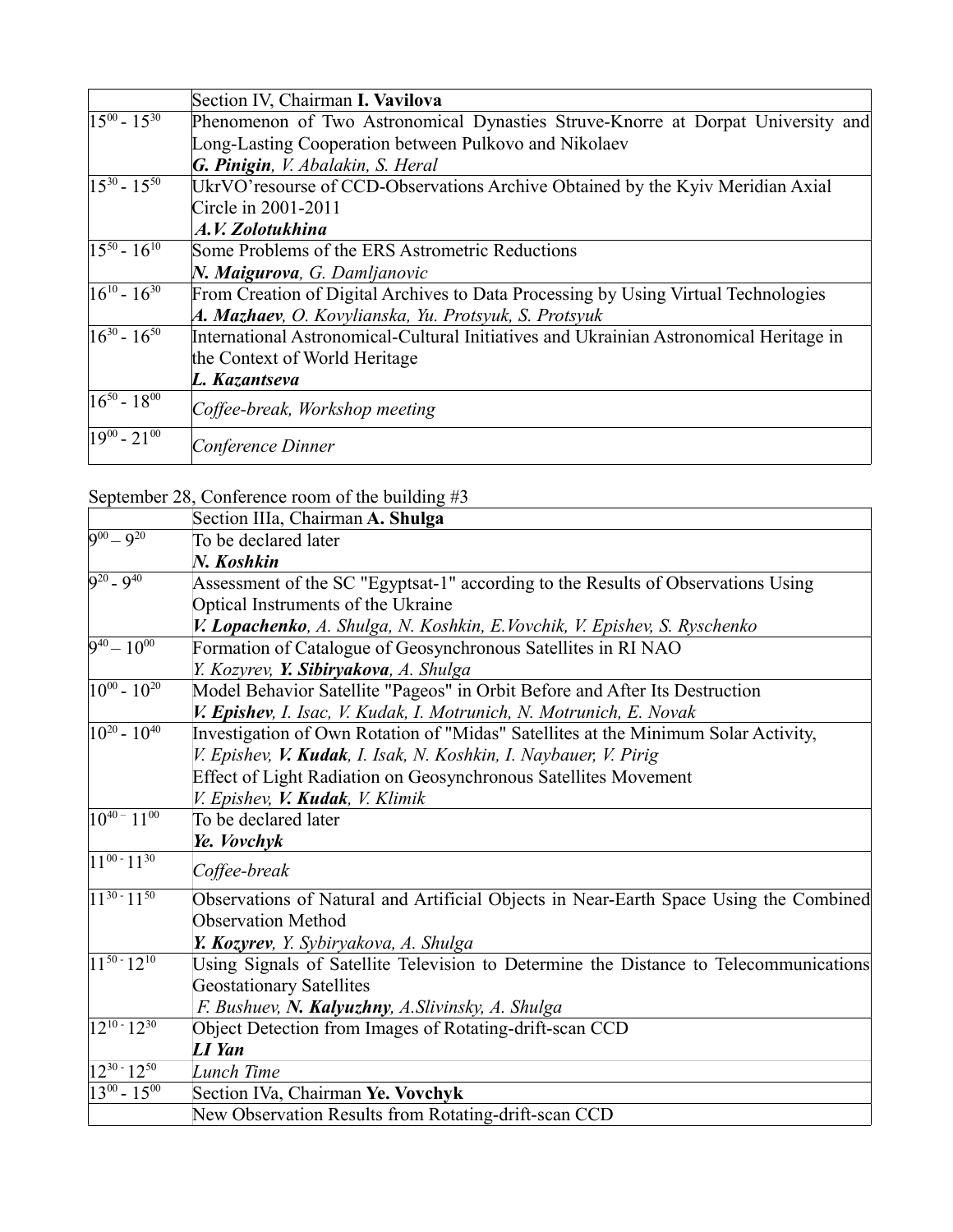|                            | <b>MAO</b> Yindun                                                                       |
|----------------------------|-----------------------------------------------------------------------------------------|
| $15^{00} - 15^{30}$        | Definition Optical-Geometric Features GSS on the Base of Multicolored Photometrical     |
|                            | Observations on Small Phase Angels, P. Sukhov                                           |
|                            | About Model of Terrestrial Shadow and Condition of the Entering in Shadow Equatorial    |
|                            | GSS, G. Karpenko, B. Murnikov, P. Sukhov                                                |
| $15^{30} - 15^{50}$        | Research of Seismic Waves, Which Were Registered by Fedchenko Astronomical Clock,       |
|                            | Caused by Strong Earthquakes                                                            |
|                            | F. Bushuev, N. Kalyuzhny, N <b>. Kulichenko</b> , M. Lazarenko, A. Slivinsky, A. Shulga |
| $15^{50} - 16^{10}$        | Using Signals of Over-Horizon FM Stations for Researching Density of Meteors Showers    |
|                            | in Automatic Mode                                                                       |
|                            | F. Bushuev, N. Kalyuzhny, Y. Kozyrev, A. Slivinsky, A. Shulga, V. Vovk                  |
| $16^{10} - 16^{30}$        | A. Slivinsky                                                                            |
| $16^{30} - 16^{50}$        |                                                                                         |
| $16^{50} - 18^{00}$        | Coffee-break, Workshop meeting                                                          |
| $\sqrt{19^{00} - 21^{00}}$ | Conference Dinner                                                                       |

#### September 29, Observatory Hall

| $9^{30} - 11^{30}$  | Poster Review, Chairman D. Lupishko |
|---------------------|-------------------------------------|
| $11^{30} - 12^{00}$ | $C$ <i>offee-break</i>              |
| $12^{00} - 13^{00}$ | General discussion                  |
|                     | Departure                           |

#### **List of posters**

- 1. *Andrievsky S.M*. UNESCO list of Ukrainian observatories: the data preparation for the programme "Astronomical heritage"
- 2. *A.A. Berezhnoy, E.V. Khrutskaya, M.Yu. Khovritchev.* Determination of short-term proper motions of fast stars with Pulkovo Normal Astrograph
- 3. *Bushuev F.I., Kalyuzhny N.A, Slivinsky A.P., Shulga A.V.* Investigations of the influence of natural and anthropogenic factors on the state of ionosphere according to data of permanent GPS stations
- 4. *K.I. Churyumov, V.V. Kleshchonok, O.R. Baransky, V.O. Ponomarenko.* Structure near nucleus region in comet 81P/Wild 2
- 5. *Kazantseva L.* Reprocessing results of photographic observations of AO KNU: stage of organizing, cataloging and evaluation of accuracy
- 6. *Kovalchuk O., Protsyuk Yu., Polyakov E.* Correction of digitized images of plates using a ruler with calibrated lines, methods and first results
- 7. *N. Maigurova, M. Martynov, L. Bondarchuk.* The Nikolaev meridian circles catalogue of stars in fields.
- 8. *N. Narizhnaya, V.Rylkov.* The Pulkovo Catalogue of Reference Stars for Observations of Galactic Radiosources (Pul\_GRS)
- 9. *V.Rylkov, N. Narizhnaya, G. Pinigin, N. Maigurova*. Compiled Astrometrical Catalogue 196600 Reference Stars for CCD-observation 240 Extragalactic Radiosources
- 10. *V. Nickiforov, O. Nickiforova.* "Adelaide" for creation of the virtual observatory software
- 11. *G.I. Pinigin, Zh.A. Pozhalova.* Nikolaev observatory in the first half of XX century
- 12. *Protsyuk Yu., Protsyuk S., Kovylianska O., Martynov M., Andruk V.* Using digitized photographic observations for the creation of modern astrometric catalogues of coordinates and